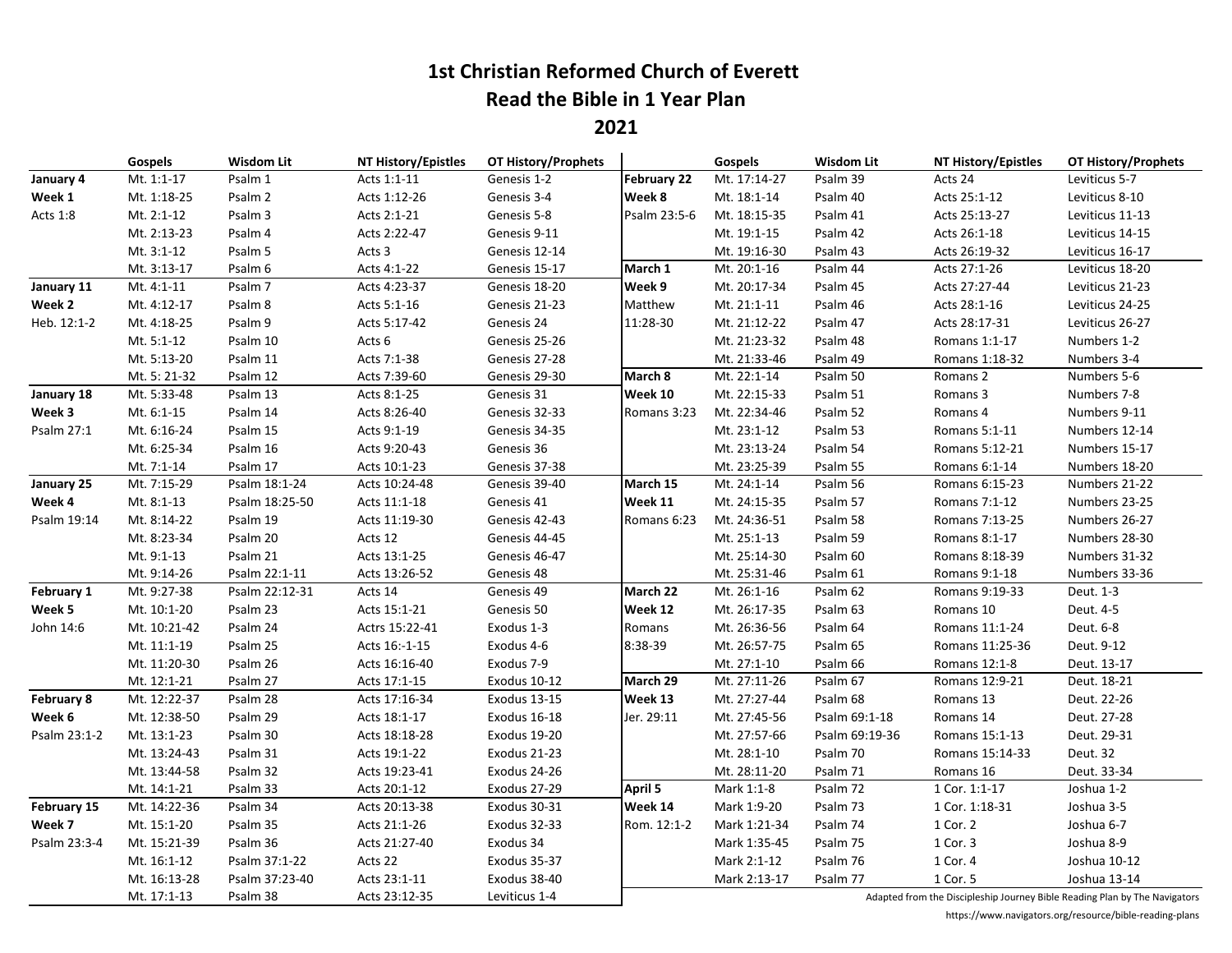## **Read the Bible in 1 Year Plan, Pg. 2**

**2021**

|               | Gospels       | <b>Wisdom Lit</b> | NT History/Epistles | <b>OT History/Prophets</b> |               | Gospels       | <b>Wisdom Lit</b>               | NT History & Epistles  OT History/Prophets |                |
|---------------|---------------|-------------------|---------------------|----------------------------|---------------|---------------|---------------------------------|--------------------------------------------|----------------|
| April 12      | Mark 2:18-28  | Psalm 78:1-39     | 1 Cor. 6:1-11       | Joshua 15-17               | <b>May 31</b> | Mark 15:16-32 | Psalm 115                       | Gal. 4:21-31                               | 2 Sam. 18-19   |
| Week 15       | Mark 3:1-19   | Psalm 78:40-72    | 1 Cor. 6:12-20      | Joshua 18-19               | Week 22       | Mark 15:33-41 | Psalm 116                       | Gal. 5:1-12                                | 2 Sam. 20-21   |
| Ps. 37:4-5    | Mark 3:20-35  | Psalm 79          | 1 Cor. 7:1-16       | Joshua 20-21               | Gal. 5:22-23  | Mark 15:42-47 | Psalm 117                       | Gal. 5:13-26                               | 2 Sam. 22      |
|               | Mark 4:1-20   | Psalm 80          | 1 Cor. 7:17-40      | Joshua 22-23               |               | Mark 16       | Psalm 118                       | Gal. 6                                     | 2 Sam. 23-24   |
|               | Mark 4:21-41  | Psalm 81          | 1 Cor. 8            | Joshua 24                  |               | Luke 1:1-25   | Psalm 119:1-8                   | Eph. 1:1-14                                | 1 Kings 1      |
|               | Mark 5:1-20   | Psalm 82          | 1 Cor. 9:1-12       | Judges 1-3                 |               | Luke 1:26-38  | Psalm 119:9-16                  | Eph. 1:15-23                               | 1 Kings 2-3    |
| April 19      | Mark 5:21-43  | Psalm 83          | 1 Cor. 9:13-27      | Judges 4-5                 | June 7        | Luke 1:39-56  | Psalm 119:17-24                 | Eph. 2:1-10                                | 1 Kings 4-5    |
| Week 16       | Mark 6:1-13   | Psalm 84          | 1 Cor. 10:1-13      | Judges 6-7                 | Week 23       | Luke 1:57-66  | Psalm 119:25-32                 | Eph. 2:11-22                               | 1 Kings 6-7    |
| 1 Cor. 10:13  | Mark 6:14-29  | Psalm 85          | 1 Cor. 10:14-33     | Judges 8                   | Eph. 2:8-9    | Luke 1:67-80  | Psalm 119:33-40                 | Eph. 3:1-13                                | 1 Kings 8      |
|               | Mark 6:30-44  | Psalm 86          | 1 Cor. 11:1-16      | Judges 9                   |               | Luke 2:1-20   | Psalm 119:41-48                 | Eph. 3:14-21                               | 1 Kings 9-10   |
|               | Mark 6:45-56  | Psalm 87          | 1 Cor. 11:17-34     | <b>Judges 10-12</b>        |               | Luke 2:21-40  | Psalm 119:49-56                 | Eph. 4:1-16                                | 1 Kings 11     |
| April 26      | Mark 7:1-23   | Psalm 88          | 1 Cor. 12:1-13      | <b>Judges 13-15</b>        |               | Luke 2:41-52  | Psalm 119:57-64                 | Eph. 4:17-24                               | 1 Kings 12     |
| Week 17       | Mark 7:24-37  | Psalm 89:1-18     | 1 Cor. 12:14-31     | Judges 16                  | June 14       | Luke 3:1-20   | Psalm 119:65-72                 | Eph. 4:25-32                               | 1 Kings 13-14  |
| 1 Cor. 15:58  | Mark 8:1-13   | Psalm 89:19-52    | 1 Cor. 13           | <b>Judges 17-18</b>        | Week 24       | Luke 3:21-38  | Psalm 119:73-80                 | Eph. 5:1-21                                | 1 Kings 15-16  |
|               | Mark 8:14-21  | Psalm 90          | 1 Cor. 14:1-25      | Judges 19                  | Eph. 6:12     | Luke 4:1-12   | Psalm 119:81-88                 | Eph. 5:22-33                               | 1 Kings 17-18  |
|               | Mark 8:22-30  | Psalm 91          | 1 Cor. 14:26-40     | <b>Judges 20-21</b>        |               | Luke 4:13-30  | Psalm 119:89-96                 | Eph. 6:1-9                                 | 1 Kings 19-20  |
|               | Mark 8:31-38  | Psalm 92          | 1 Cor. 15:1-28      | Ruth 1                     |               | Luke 4:31-37  | Psalm 119:97-104                | Eph. 6:10-24                               | 1 Kings 21-22  |
| May 3         | Mark 9:1-13   | Psalm 93          | 1 Cor. 15:29-58     | Ruth 2-3                   | June 21       | Luke 4:38-44  | Psalm 119:105-112               | Phil. 1:1-11                               | 2 Kings 1-3    |
| Week 18       | Mark 9:14-32  | Psalm 94          | 1 Cor. 16           | Ruth 4                     | Week 25       | Luke 5:1-11   | Psalm 119:113-120 Phil. 1:12-20 |                                            | 2 Kings 4-5    |
| 2 Cor. 4:18   | Mark 9:33-50  | Psalm 95          | 2 Cor. 1:1-11       | 1 Sam. 1-2                 | Phil. 4:6-7   | Luke 5:12-16  | Psalm 119:121-128 Phil. 1:21-30 |                                            | 2 Kings 6-7    |
|               | Mark 10:1-16  | Psalm 96          | 2 Cor. 1:12-24      | 1 Sam. 3-5                 |               | Luke 5:17-26  | Psalm 119:129-136 Phil. 2:1-11  |                                            | 2 Kings 8-9    |
|               | Mark 10:17-34 | Psalm 97          | 2 Cor. 2            | 1 Sam. 6-8                 |               | Luke 5:27-32  | Psalm 119:137-144 Phil. 2:12-18 |                                            | 2 Kings 10-11  |
|               | Mark 10:35-52 | Psalm 98          | 2 Cor. 3            | 1 Sam. 9-10                |               | Luke 5:33-39  | Psalm 119:145-152 Phil. 2:19-30 |                                            | 2 Kings 12-13  |
| <b>May 10</b> | Mark 11:1-11  | Psalm 99          | 2 Cor. 4            | 1 Sam. 11-13               | June 28       | Luke 6:1-16   | Psalm 119:153-160 Phil. 3:1-9   |                                            | 2 Kings 14-15  |
| Week 19       | Mark 11:12-26 | Psalm 100         | 2 Cor. 5            | 1 Sam. 14                  | Week 26       | Luke 6:17-26  | Psalm 119:161-168 Phil. 3:10-14 |                                            | 2 Kings 16-17  |
| 2 Cor. 5:17   | Mark 11:27-33 | Psalm 101         | 2 Cor. 6            | 1 Sam. 15-16               | Phil. 4:13    | Luke 6:27-36  | Psalm 119:169-176               | Phil. 3:15-21                              | 2 Kings 18-19  |
|               | Mark 12:1-12  | Psalm 102         | 2 Cor. 7            | 1 Sam. 17-18               |               | Luke 6:37-42  | Psalm 120                       | Phil. 4:1-7                                | 2 Kings 20-21  |
|               | Mark 12:13-27 | Psalm 103         | 2 Cor. 8            | 1 Sam. 19-20               |               | Luke 6:43-49  | Psalm 121                       | Phil. 4:8-13                               | 2 Kings 22-23  |
|               | Mark 12:28-34 | Psalm 104         | 2 Cor. 9            | 1 Sam. 21-23               |               | Luke 7:1-10   | Psalm 122                       | Phil. 4:14-23                              | 2 Kings 24-25  |
| <b>May 17</b> | Mark 12:35-44 | Psalm 105         | 2 Cor. 10           | 1 Sam. 24-25               | July 5        | Luke 7:11-17  | Psalm 123-124                   | Col. 1:1-14                                | 1 Chron. 1-2   |
| Week 20       | Mark 13:1-13  | Psalm 106:1-23    | 2 Cor. 11:1-15      | 1 Sam. 26-28               | Week 27       | Luke 7:18-35  | Psalm 125                       | Col. 1:15-29                               | 1 Chron. 3-4   |
| 2 Cor. 12:9   | Mark 13:14-31 | Psalm 106:24-48   | 2 Cor. 11:16-33     | 1 Sam. 29-31               | Col. 3:23     | Luke 7:36-50  | Psalm 126                       | Col. 2:1-7                                 | 1 Chron. 5-6   |
|               | Mark 13:32-37 | Psalm 107         | 2 Cor. 12:1-10      | 2 Sam. 1-2                 |               | Luke 8:1-15   | Psalm 127                       | Col. 2:8-15                                | 1 Chron. 7-9   |
|               | Mark 14:1-11  | Psalm 108         | 2 Cor. 12:11-21     | 2 Sam. 3-4                 |               | Luke 8:16-25  | Psalm 128                       | Col. 2:16-23                               | 1 Chron. 10-11 |
| May 24        | Mark 14:12-31 | Psalm 109         | 2 Cor. 13           | 2 Sam. 5-7                 |               | Luke 8:26-39  | Psalm 129                       | Col. 3:1-14                                | 1 Chron. 12-14 |
| Week 21       | Mark 14:32-42 | Psalm 110         | Gal. 1              | 2 Sam. 8-10                | July 12       | Luke 8:40-56  | Psalm 130-131                   | Col. 3:15-25                               | 1 Chron. 15-16 |
| Gal. 2:20     | Mark 14:43-52 | Psalm 111         | Gal. 2              | 2 Sam. 11-12               | Week 28       | Luke 9:1-17   | Psalm 132                       | Col. 4:1-9                                 | 1 Chron. 17-19 |
|               | Mark 14:53-65 | Psalm 112         | Gal. 3:1-14         | 2 Sam. 13                  | Isaiah 35:5   | Luke 9:18-27  | Psalm 133-134                   | Col. 4:10-18                               | 1 Chron. 20-22 |
|               | Mark 14:66-72 | Psalm 113         | Gal. 3:15-29        | 2 Sam. 14-15               |               | Luke 9:28-36  | Psalm 135                       | 1 Thess. 1                                 | 1 Chron. 23-25 |
|               | Mark 15:1-15  | Psalm 114         | Gal. 4:1-20         | 2 Sam. 16-17               |               | Luke 9:37-50  | Psalm 136                       | 1 Thess. 2:1-9                             | 1 Chron. 26-28 |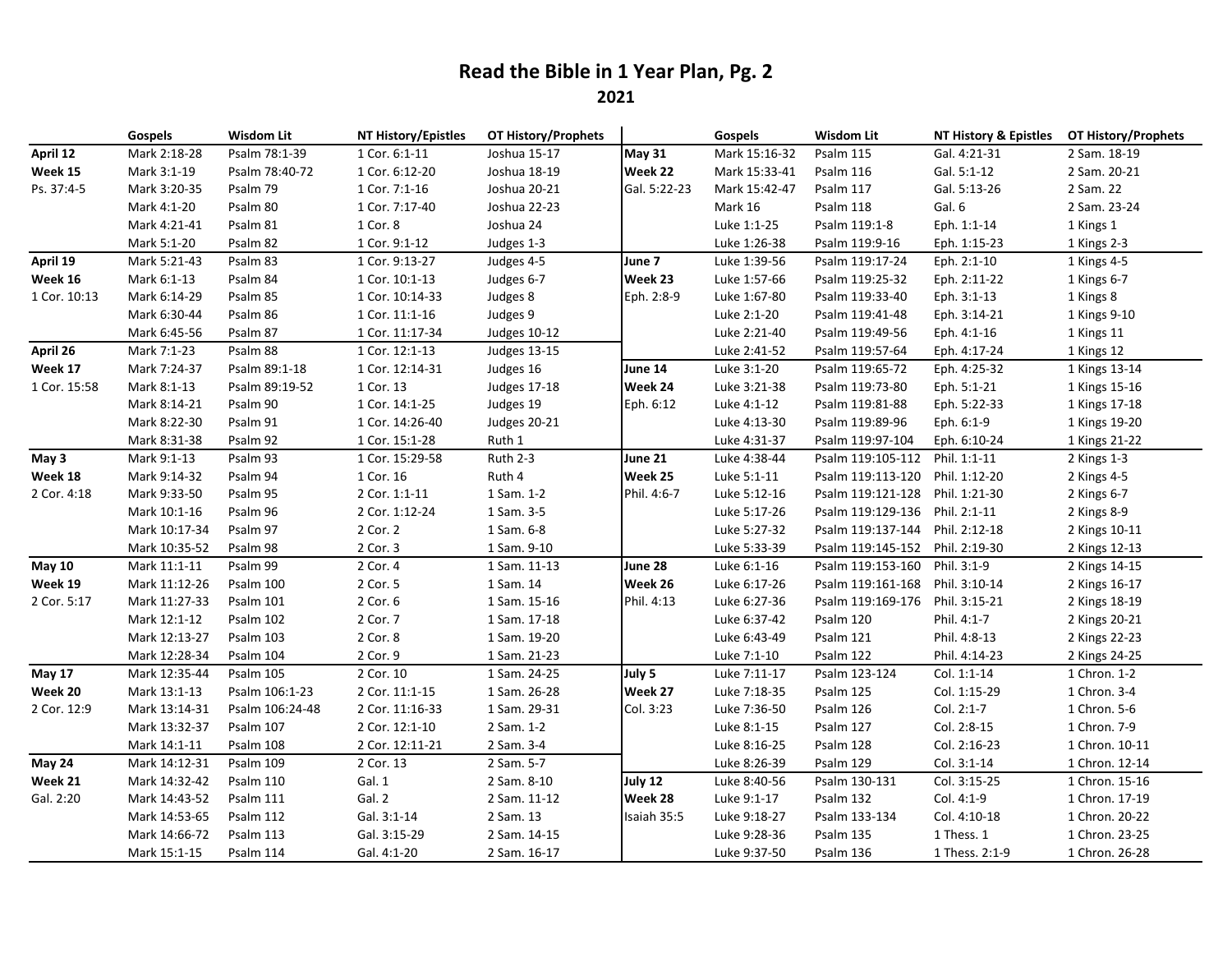## **Read the Bible in 1 Year Plan, Pg. 3**

**2021**

|                               | <b>Gospels</b> | <b>Wisdom Lit</b> |                  | NT History & Epistles OT History/Prophets |                   | Gospels       | <b>Wisdom Lit</b> | NT History & Epistles  OT History/Prophets |              |
|-------------------------------|----------------|-------------------|------------------|-------------------------------------------|-------------------|---------------|-------------------|--------------------------------------------|--------------|
| July 19                       | Luke 9:51-62   | Psalm 137         | 1 Thess. 2:10-20 | 1 Chron. 29                               | Sept. 6           | Luke 21:1-19  | Prov. 19:15-29    | Hebrews 2:1-9                              | Isaiah 6-8   |
| Week 29                       | Luke 10:1-16   | Psalm 138         | 1 Thess. 3:1-6   | 2 Chron. 1-2                              | Week 36           | Luke 21:20-28 | Prov. 20:1-15     | Hebrews 2:10-18                            | Isaiah 9-10  |
| Isaiah 53:6                   | Luke 10:17-24  | Psalm 139         | 1 Thess. 3:7-13  | 2 Chron. 3-5                              | Isaiah 9:6        | Luke 21:29-38 | Prov. 20:16-30    | Hebrews 3                                  | Isaiah 11-13 |
|                               | Luke 10:25-37  | Psalm 140         | 1 Thess. 4:1-10  | 2 Chron. 6-7                              |                   | Luke 22:1-13  | Prov. 21:1-16     | Hebrews 4:1-11                             | Isaiah 14-16 |
|                               | Luke 10:38-42  | Psalm 141         | 1 Thess. 4:11-18 | 2 Chron. 8-9                              |                   | Luke 22:14-23 | Prov. 21:17-31    | Hebrews 4:12-16                            | Isaiah 17-20 |
|                               | Luke 11:1-13   | Psalm 142         | 1 Thess. 5:1-11  | 2 Chron. 10-12                            | Sept. 13          | Luke 22:24-30 | Prov. 22:1-16     | Hebrews 5                                  | Isaiah 21-23 |
| July 26                       | Luke 11:14-28  | Psalm 143         | 1 Thess. 5:12-28 | 2 Chron. 13-16                            | Week 37           | Luke 22:31-38 | Prov. 22:17-29    | Hebrews 6:1-12                             | Isaiah 24-26 |
| Week 30                       | Luke 11:29-36  | Psalm 144         | 2 Thess. 1:1-7   | 2 Chron. 17-19                            | Is. 40:30-31      | Luke 22:39-46 | Prov. 23:1-18     | Hebrews 6:13-20                            | Isaiah 27-28 |
| Isaiah 53:10-11 Luke 11:37-54 |                | Psalm 145         | 2 Thess. 1:8-12  | 2 Chron. 20-21                            |                   | Luke 22:47-53 | Prov. 23:19-35    | Hebrews 7:1-10                             | Isaiah 29-30 |
|                               | Luke 12:1-12   | Psalm 146         | 2 Thess. 2:1-12  | 2 Chron. 22-24                            |                   | Luke 22:54-62 | Prov. 24:1-22     | Hebrews 7:11-28                            | Isaiah 31-33 |
|                               | Luke 12:13-21  | Psalm 147         | 2 Thess. 2:13-17 | 2 Chron. 25-27                            |                   | Luke 22:63-71 | Prov. 24:23-34    | Hebrews 8:1-6                              | Isaiah 34-36 |
|                               | Luke 12:22-34  | Psalm 148         | 2 Thess. 3:1-5   | 2 Chron. 28-29                            | Sept. 20          | Luke 23:1-12  | Prov. 25:1-14     | Hebrews 8:7-13                             | Isaiah 37-39 |
| <b>August 2</b>               | Luke 12:35-48  | Psalm 149         | 2 Thess. 3:6-13  | 2 Chron. 30-33                            | Week 38           | Luke 23:13-25 | Prov. 25:15-28    | Hebrews 9:1-10                             | Isaiah 40-41 |
| Week 31                       | Luke 12:49-59  | Psalm 150         | 2 Thess. 3:14-18 | 2 Chron. 34-36                            | Is. 40:28         | Luke 23:26-31 | Prov. 26:1-16     | Hebrews 9:11-28                            | Isaiah 42-43 |
| 1 Thess. 5:18                 | Luke 13:1-9    | Prov. 1           | 1 Tim. 1:1-11    | Ezra 1-2                                  |                   | Luke 23:32-37 | Prov. 26:17-28    | Hebrews 10:1-18                            | Isaiah 44-45 |
|                               | Luke 13:10-21  | Prov. 2           | 1 Tim. 1:12-20   | Ezra 3                                    |                   | Luke 23:38-43 | Prov. 27:1-14     | Hebrews 10:19-39                           | Isaiah 46-48 |
|                               | Luke 13:22-35  | Prov. 3           | 1 Tim. 2         | Ezra 4-5                                  |                   | Luke 23:44-49 | Prov. 27:15-27    | Hebrews 11:1-16                            | Isaiah 49-50 |
|                               | Luke 14:1-14   | Prov. 4           | 1 Tim. 3:1-10    | Ezra 6                                    | <b>Sept. 27</b>   | Luke 23:50-56 | Prov. 28:1-14     | Hebrews 11:17-31                           | Isaiah 51-53 |
| August 9                      | Luke 14:15-24  | Prov. 5           | 1 Tim. 3:11-16   | Ezra 7                                    | Week 39           | Luke 24:1-12  | Prov. 28:15-28    | Hebrews 11:32-40                           | Isaiah 54-55 |
| Week 32                       | Luke 14:25-35  | Prov. 6           | 1 Tim. 4         | Ezra 8                                    | Heb. 13:8         | Luke 24:13-27 | Prov. 29:1-14     | Hebrews 12:1-13                            | Isaiah 56-58 |
| Ps. 119:105                   | Luke 15:1-10   | Prov. 7           | 1 Tim. 5:1-15    | Ezra 9                                    |                   | Luke 24:28-35 | Prov. 29:15-27    | Hebrews 12:14-29                           | Isaiah 59-61 |
|                               | Luke 15:11-32  | Prov. 8           | 1 Tim. 5:16-25   | Ezra 10                                   |                   | Luke 24:36-44 | Prov. 30          | Hebrews 13:1-8                             | Isaiah 62-64 |
|                               | Luke 16:1-9    | Prov. 9           | 1 Tim. 6:1-10    | Neh. 1-2                                  |                   | Luke 24:45-53 | Prov. 31          | Hebrews 13:9-25                            | Isaiah 65-66 |
| August 16                     | Luke 16:10-18  | Prov. 10:1-16     | 1 Tim. 6:11-21   | Neh. 3                                    | October 4         | John 1:1-18   | Eccles. 1         | James 1:1-11                               | Jer. 1-2     |
| Week 33                       | Luke 16:19-31  | Prov. 10:17-32    | 2 Tim. 1:1-7     | Neh. 4-5                                  | Week 40           | John 1:19-28  | Eccles. 2:1-16    | James 1:12-18                              | Jer. 3-4     |
| 2 Tim. 3:16                   | Luke 17:1-10   | Prov. 11:1-15     | 2 Tim. 1:8-18    | Neh. 6                                    | <b>James 1:22</b> | John 1:29-34  | Eccles. 2:17-26   | James 1:19-27                              | Jer. 5-6     |
|                               | Luke 17:11-19  | Prov. 11:16-31    | 2 Tim. 2:1-13    | Neh. 7                                    |                   | John 1:35-42  | Eccles. 3:1-15    | James 2:1-13                               | Jer. 7-9     |
|                               | Luke 17:20-37  | Prov. 12:1-14     | 2 Tim. 2:14-26   | Neh. 8                                    |                   | John 1:43-51  | Eccles. 3:16-22   | James 2:14-26                              | Jer. 10-11   |
|                               | Luke 18:1-8    | Prov. 12:15-28    | 2 Tim. 3:1-9     | Neh. 9                                    | October 11        | John 2:1-11   | Eccles. 4         | James 3:1-12                               | Jer. 12-13   |
| <b>August 23</b>              | Luke 18:9-17   | Prov. 13:1-12     | 2 Tim. 3:10-17   | Neh. 10                                   | Week 41           | John 2:12-25  | Eccles. 5         | James 3:13-18                              | Jer. 14-15   |
| Week 34                       | Luke 18:18-30  | Prov. 13:13-25    | 2 Tim. 4         | Neh. 11                                   | James 4:7         | John 3:1-15   | Eccles. 6         | James 4:1-10                               | Jer. 16-18   |
| Ps. 119:11                    | Luke 18:31-43  | Prov. 14:1-18     | Titus 1:1-9      | Neh. 12                                   |                   | John 3:16-21  | Eccles. 7:1-14    | James 4:11-17                              | Jer. 19-22   |
|                               | Luke 19:1-10   | Prov. 14:19-35    | Titus 1:10-16    | Neh. 13                                   |                   | John 3:22-36  | Eccles. 7:15-29   | James 5:1-6                                | Jer. 23-25   |
|                               | Luke 19:11-27  | Prov. 15:1-17     | Titus 2:1-10     | Esther 1                                  |                   | John 4:1-14   | Eccles. 8         | James 5:7-12                               | Jer. 26-29   |
|                               | Luke 19:28-38  | Prov. 15:18-33    | Titus 2:11-15    | Esther 2                                  | October 18        | John 4:15-26  | Eccles. 9         | James 5:13-20                              | Jer. 30-31   |
| August 30                     | Luke 19:39-48  | Prov. 16:1-16     | Titus 3:1-8      | Esther 3-4                                | Week 42           | John 4:27-42  | Eccles. 10        | 1 Peter 1:1-9                              | Jer. 32-34   |
| Week 35                       | Luke 20:1-8    | Prov. 16:17-33    | Titus 3:9-15     | Esther 5-6                                | <b>James 5:16</b> | John 4:43-54  | Eccles. 11        | 1 Peter 1:10-16                            | Jer. 35-38   |
| Heb. 4:16                     | Luke 20:9-19   | Prov. 17:1-14     | Philemon 1:1-11  | Esther 7-8                                |                   | John 5:1-15   | Eccles. 12        | 1 Peter 1:17-25                            | Jer. 39-43   |
|                               | Luke 20:20-26  | Prov. 17:15-28    | Philemon 1:12-25 | Esther 9-10                               |                   | John 5:16-30  | Songs 1           | 1 Peter 2:1-8                              | Jer. 44-46   |
|                               | Luke 20:27-40  | Prov. 18          | Hebrews 1:1-9    | Isaiah 1-2                                |                   | John 5:31-47  | Songs 2           | 1 Peter 2:9-17                             | Jer. 47-48   |
|                               | Luke 20:41-47  | Prov. 19:1-14     | Hebrews 1:10-14  | Isaiah 3-5                                |                   |               |                   |                                            |              |